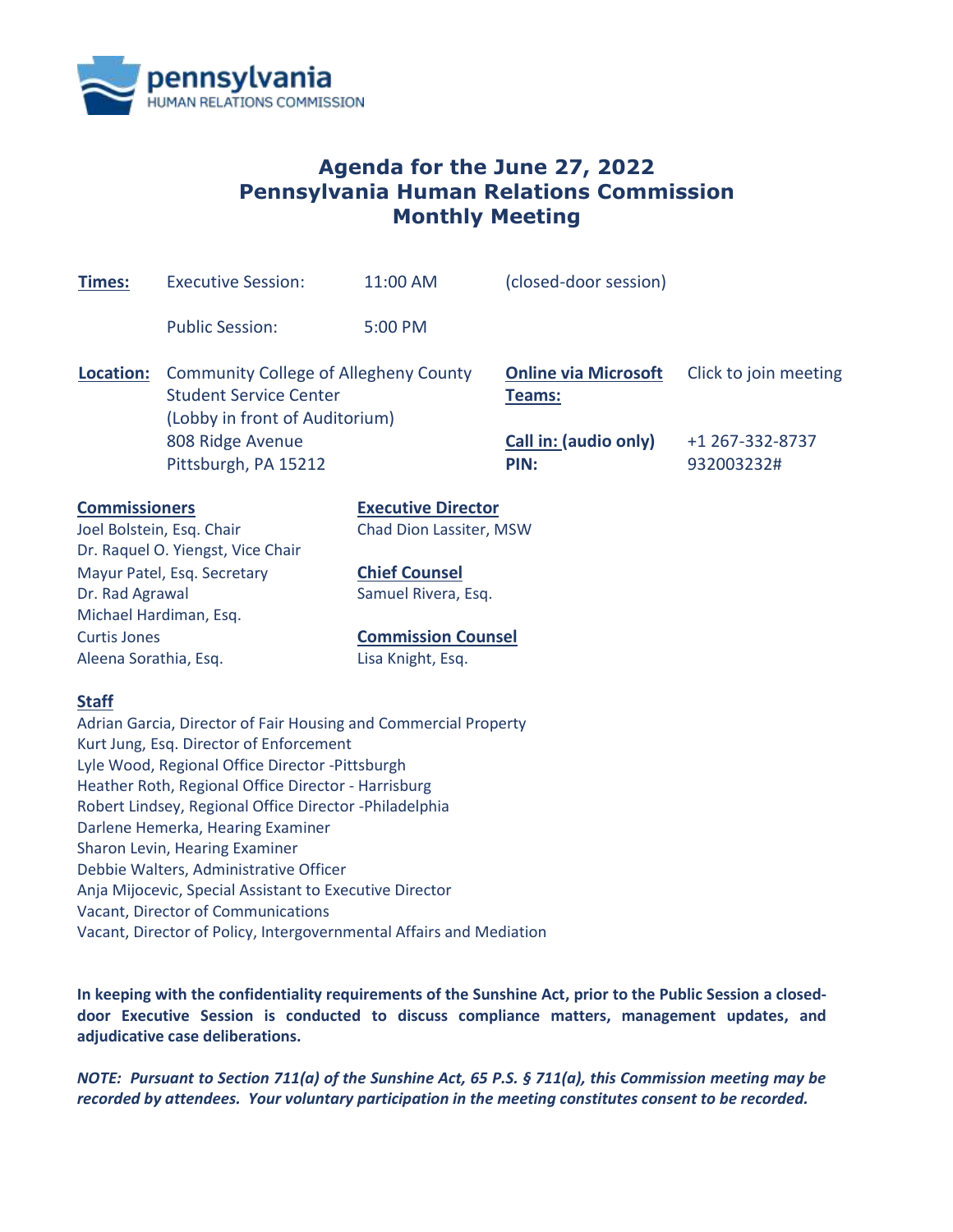## **Agenda for the June 27, 2022 Pennsylvania Human Relations Commission Monthly Meeting**

## **P a g e | 2**

## **MEETING CALL TO ORDER AND OPENING STATEMENT ADOPTION OF AGENDA AND PUBLIC MEETING MINUTES**

- 1. Agenda
- 1a. Minutes

## **ADJUDICATIONS – RECOMMENDATIONS AND PROPOSED FINAL ORDERS**

2. 201703203 - Blood v Wheeler

#### **CONCILIATION AGREEMENTS/CONSENT ORDERS**

- 3. 201902294
- 4. 201904466
- 5. 202002175

#### **REQUESTS FOR PRELIMINARY HEARINGS**

- 6. 201604056
- 7. 201606281
- 8. 201702493
- 9. 201800688
- 10. 201901190
- 11. 201901500
- 12. 201902406
- 13. 201902899
- 14. 201904980
- 15. 202001108
- 16. 202001380
- 17. 202001862
- 18. 202100044
- 19. 202100233
- 20. 202100526
- 21. 202100867
- 22. 202101330 23. 202101353
- 24. 202101435
- 25. 202101664
- 26. 202101905
- 27. 202101954
- 
- 28. 202102138

#### **MOTIONS AND OTHER ACTIONS**

- 29. 202100258
- 30. 202101407